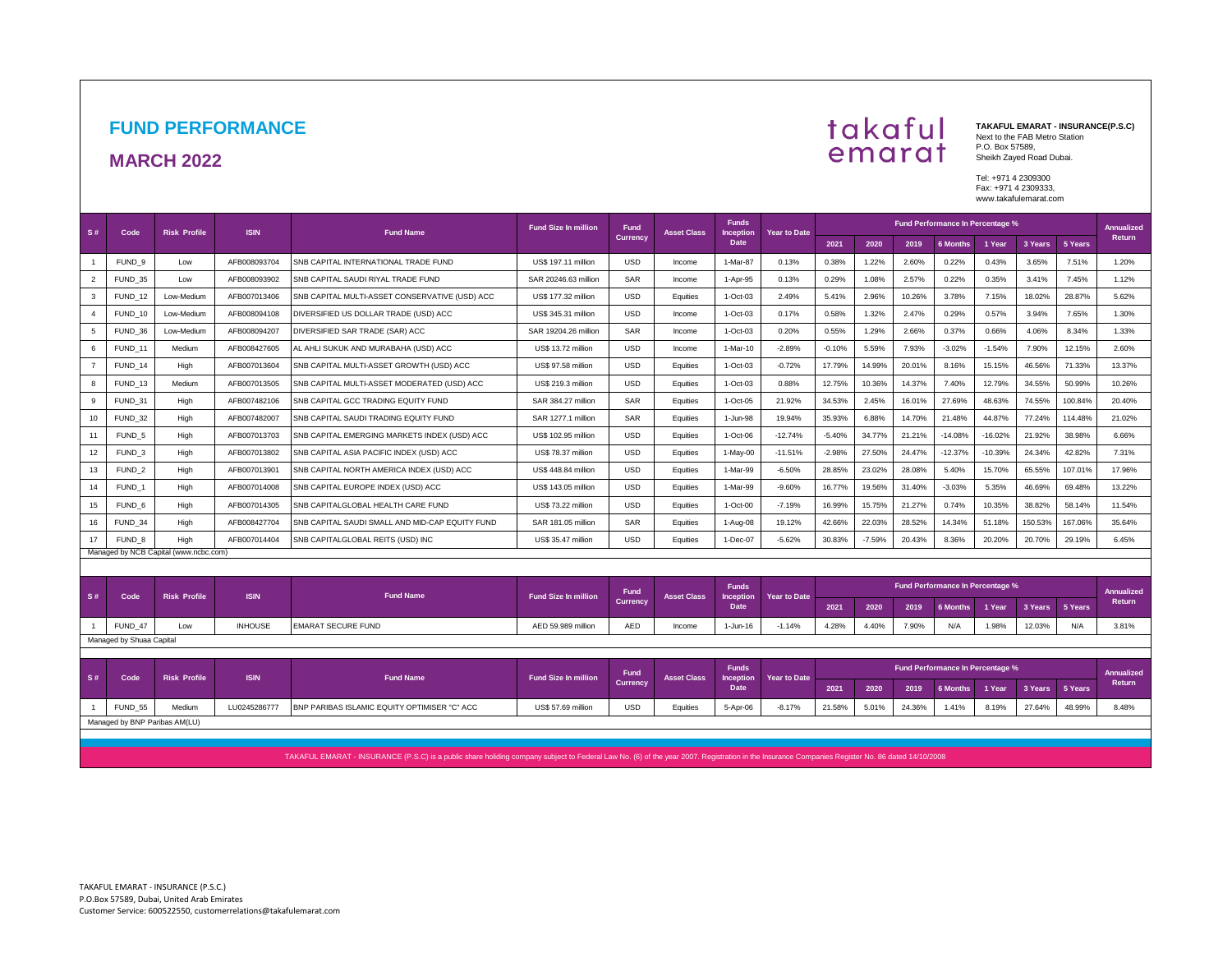## **FUND PERFORMANCE**

#### **MARCH 2022**

# takaful<br>emarat

**TAKAFUL EMARAT - INSURANCE(P.S.C)**  Next to the FAB Metro Station P.O. Box 57589, Sheikh Zayed Road Dubai.

Tel: +971 4 2309300 Fax: +971 4 2309333, www.takafulemarat.com

|                |                          |                                           |                                                           |                                                                                                                                                                                                 |                             | Fund                    |                    | <b>Funds</b>                      |                                  |                                                       |               |                             | Fund Performance In Percentage % |          |         |         | <b>Annualized</b>           |
|----------------|--------------------------|-------------------------------------------|-----------------------------------------------------------|-------------------------------------------------------------------------------------------------------------------------------------------------------------------------------------------------|-----------------------------|-------------------------|--------------------|-----------------------------------|----------------------------------|-------------------------------------------------------|---------------|-----------------------------|----------------------------------|----------|---------|---------|-----------------------------|
| S#             | Code                     | <b>Risk Profile</b>                       | <b>ISIN</b>                                               | <b>Fund Name</b>                                                                                                                                                                                | <b>Fund Size In million</b> | <b>Currency</b>         | <b>Asset Class</b> | <b>Inception</b><br>Date          | <b>Year to Date</b>              | 2021                                                  | 2020          | 2019                        | 6 Months                         | 1 Year   | 3 Years | 5 Years | <b>Return</b>               |
|                | FUND 51                  | Medium                                    |                                                           | GB00BLD0QD87 OASIS CRESCENT GLOBAL EQUITY "A" (USD) ACC                                                                                                                                         | US\$ 260.7 milion           | <b>USD</b>              | Equity             | 11-Dec-20                         | $-4.03%$                         | 13.54%                                                | Not available | Not available               | 0.65%                            | 1.22%    | 13.20%  | 7.50%   | 2.68%                       |
| $\overline{2}$ | FUND <sub>23</sub>       | High                                      |                                                           | GB00BLD0R249 OASIS CRESCENT GLOBAL PROPERTY EQUITY "A" (USD) ACC                                                                                                                                | US\$ 106.03 milion          | <b>USD</b>              | Equity             | 11-Dec-20                         | $-2.31%$                         | 32.60%                                                | Not available | Not available               | 9.30%                            | 20.84%   | 10.60%  | 4.80%   | 3.10%                       |
| 3              | FUND <sub>22</sub>       | Low                                       | GB00BLD0QS31                                              | OASIS CRESCENT GLOBAL INCOME "A" (USD) ACC                                                                                                                                                      | <b>US\$ 50.54 milion</b>    | <b>USD</b>              | Income             | 10-Dec-20                         | $-2.75%$                         | 1.15%                                                 |               | Not available Not available | $-3.06%$                         | $-1.37%$ | 7.80%   | 4.10%   | 3.20%                       |
|                | FUND <sub>53</sub>       | Low                                       |                                                           | GB00BLD0TH31 OASIS CRESCENT GLOBAL LOW EQUITY "A" (USD) ACC                                                                                                                                     | US\$ 25.6 milion            | <b>USD</b>              | Multi Asset        | 10-Dec-20                         | $-3.17%$                         | 10.49%                                                | Not available | Not available               | 0.96%                            | 2.47%    | 7.30%   | 3.90%   | 3.60%                       |
|                |                          |                                           | Managed by Oasis Global Management Company (Ireland) Ltd. |                                                                                                                                                                                                 |                             |                         |                    |                                   |                                  |                                                       |               |                             |                                  |          |         |         |                             |
|                |                          |                                           |                                                           |                                                                                                                                                                                                 |                             |                         |                    |                                   |                                  |                                                       |               |                             |                                  |          |         |         |                             |
|                |                          |                                           |                                                           | <b>Funds</b><br>Fund                                                                                                                                                                            |                             |                         |                    |                                   | Fund Performance In Percentage % |                                                       |               |                             | Annualized                       |          |         |         |                             |
| S#             | Code                     | <b>Risk Profile</b>                       | <b>ISIN</b>                                               | <b>Fund Name</b>                                                                                                                                                                                | <b>Fund Size In million</b> | <b>Currency</b>         | <b>Asset Class</b> | <b>Inception</b><br>Date          | <b>Year to Date</b>              | 2021                                                  | 2020          | 2019                        | <b>6 Months</b>                  | 1 Year   | 3 Years | 5 Years | Return                      |
| $\sim$ 1       | FUND 20                  | High                                      |                                                           | IE00BMF77083 DWS INVEST (IE) ICAV DWS NOOR PRECIOUS METALS SECU "LC" (USD) ACC                                                                                                                  | US\$ 97.44 million          | <b>USD</b>              | Equity             | 27-May-21                         | $-2.90%$                         | 22.83%                                                | 34.26%        | $-6.26%$                    | $-11.84%$                        | 17.83%   | 72.79%  | 66.36%  | 20.00%                      |
|                |                          | Managed by DWS Noor Islamic Funds PLC     |                                                           |                                                                                                                                                                                                 |                             |                         |                    |                                   |                                  |                                                       |               |                             |                                  |          |         |         |                             |
|                |                          |                                           |                                                           |                                                                                                                                                                                                 |                             |                         |                    |                                   |                                  |                                                       |               |                             |                                  |          |         |         |                             |
|                | Code                     |                                           |                                                           | <b>Fund Name</b>                                                                                                                                                                                | <b>Fund Size In million</b> | Fund<br><b>Currency</b> |                    | <b>Funds</b>                      |                                  | Fund Performance In Percentage %<br><b>Annualized</b> |               |                             |                                  |          |         |         |                             |
| S#             |                          | <b>Risk Profile</b>                       | <b>ISIN</b>                                               |                                                                                                                                                                                                 |                             |                         | <b>Asset Class</b> | Inception<br>Date                 | <b>Year to Date</b>              | 2021                                                  | 2020          | 2019                        | 6 Months                         | 1 Year   | 3 Years | 5 Years | Return                      |
| $\overline{1}$ | FUND 84                  | Medium                                    |                                                           | LU1245544975 ARABESQUE Q3.17 GLOBAL ESG MOMENTUM FLEXIBLE ALLOCATION (USD) INC                                                                                                                  | US\$ 146.2 milion           | <b>USD</b>              | Equity             | 1-Aug-14                          | $-11.24%$                        | 15.73%                                                | 6.08%         | 0.17                        | $-0.75%$                         | $-0.61%$ | 17.02%  | 41.60%  | 5.38%                       |
|                |                          | Managed by Arabesque Asset Management Ltd |                                                           |                                                                                                                                                                                                 |                             |                         |                    |                                   |                                  |                                                       |               |                             |                                  |          |         |         |                             |
|                |                          |                                           |                                                           |                                                                                                                                                                                                 |                             |                         |                    |                                   |                                  |                                                       |               |                             |                                  |          |         |         |                             |
|                |                          |                                           |                                                           |                                                                                                                                                                                                 |                             |                         |                    |                                   |                                  |                                                       |               |                             |                                  |          |         |         |                             |
| S#             | Code                     | <b>Risk Profile</b>                       | <b>ISIN</b>                                               | <b>Fund Name</b>                                                                                                                                                                                | <b>Fund Size In million</b> | Fund                    | <b>Asset Class</b> | <b>Funds</b><br>Inception<br>Date | <b>Year to Date</b>              |                                                       |               |                             | Fund Performance In Percentage % |          |         |         | <b>Annualized</b><br>Return |
|                |                          |                                           |                                                           |                                                                                                                                                                                                 |                             | <b>Currency</b>         |                    |                                   |                                  | 2021                                                  | 2020          | 2019                        | 6 Months                         | 1 Year   | 3 Years | 5 Years |                             |
| $\sim$         | FUND 24                  | Medium                                    |                                                           | GG00B4LD8Z60 WSF GLOBAL EQUITY "A" (USD) ACC                                                                                                                                                    | US\$ 29.93 million          | <b>USD</b>              | Equity             | 16-Aug-10                         | $-7.33%$                         | 9.65%                                                 | 8.78%         | 23.55%                      | $-2.74%$                         | $-5.09%$ | 19.12%  | 38.83%  | 6.01%                       |
|                | Managed by cogent-assets |                                           |                                                           |                                                                                                                                                                                                 |                             |                         |                    |                                   |                                  |                                                       |               |                             |                                  |          |         |         |                             |
|                |                          |                                           |                                                           |                                                                                                                                                                                                 |                             |                         |                    |                                   |                                  |                                                       |               |                             |                                  |          |         |         |                             |
|                |                          |                                           |                                                           |                                                                                                                                                                                                 |                             | Fund                    |                    | <b>Funds</b>                      |                                  | Fund Performance In Percentage %                      |               |                             |                                  |          |         |         | Annualized                  |
| S#             | Code                     | <b>Risk Profile</b>                       | <b>ISIN</b>                                               | <b>Fund Name</b>                                                                                                                                                                                | <b>Fund Size In million</b> | <b>Currency</b>         | <b>Asset Class</b> | Inception<br>Date                 | <b>Year to Date</b>              | 2021                                                  | 2020          | 2019                        | <b>6 Months</b>                  | 1 Year   | 3 Years | 5 Years | Return                      |
| $\overline{1}$ | FUND 86                  | High                                      |                                                           | MU0316S00010 TATA INDIAN SHARIA EQUITY "B" (USD)                                                                                                                                                | <b>US\$ 34,893 million</b>  | <b>USD</b>              | Equity             | $1-Oct-10$                        | $-5.12%$                         | 38.97%                                                | 23.31%        | 0.78%                       | $-1.87%$                         | 21.80%   | 16.88%  | 11.48%  | 6.34%                       |
|                |                          |                                           | Managed by Tata Asset Management (Mauritius) Pvt. Ltd.    |                                                                                                                                                                                                 |                             |                         |                    |                                   |                                  |                                                       |               |                             |                                  |          |         |         |                             |
|                |                          |                                           |                                                           |                                                                                                                                                                                                 |                             |                         |                    |                                   |                                  |                                                       |               |                             |                                  |          |         |         |                             |
|                |                          |                                           |                                                           |                                                                                                                                                                                                 |                             |                         |                    |                                   |                                  |                                                       |               |                             |                                  |          |         |         |                             |
|                |                          |                                           |                                                           | TAKAFUL EMARAT - INSURANCE (P.S.C) is a public share holiding company subject to Federal Law No. (6) of the year 2007. Registration in the Insurance Companies Register No. 86 dated 14/10/2008 |                             |                         |                    |                                   |                                  |                                                       |               |                             |                                  |          |         |         |                             |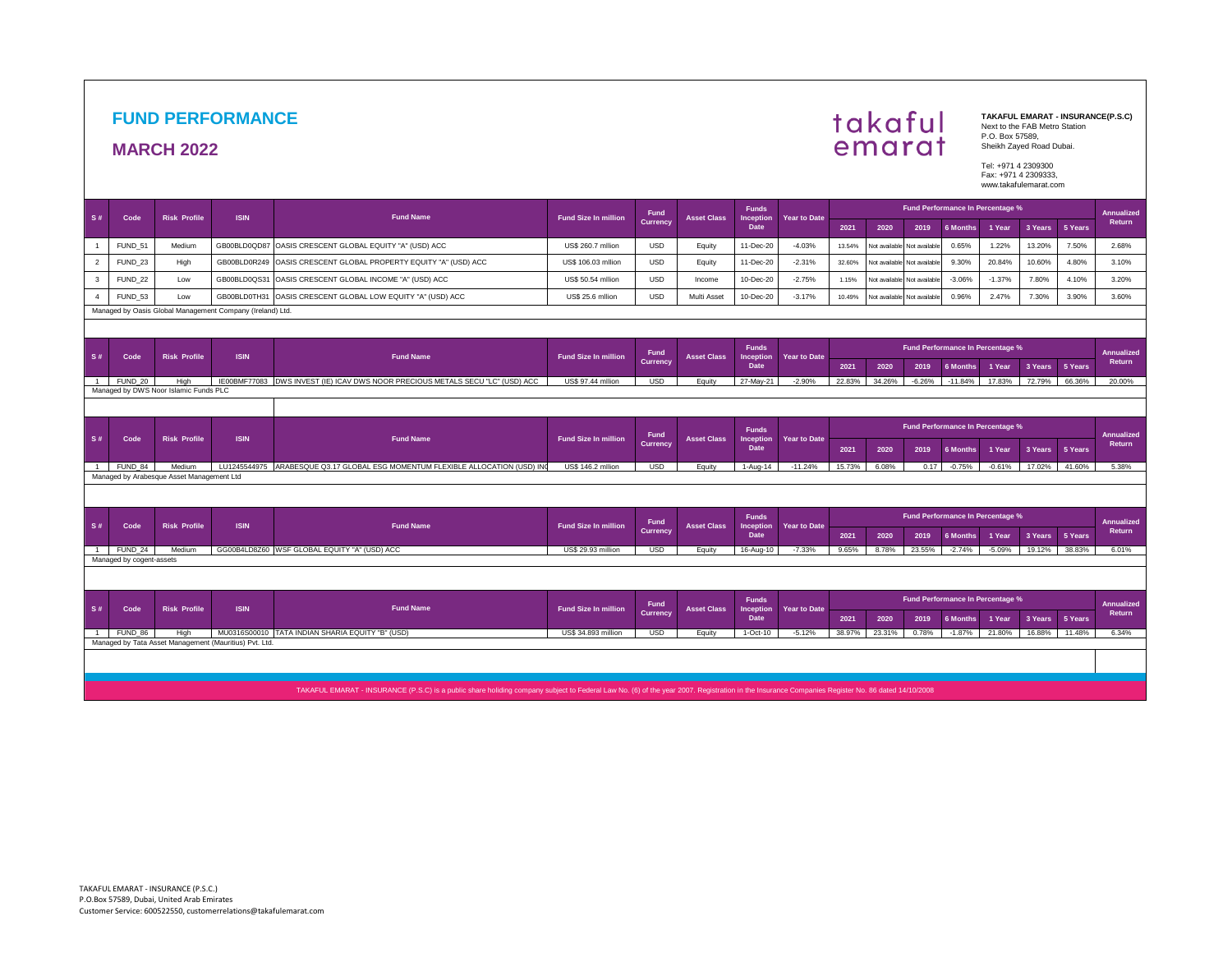## **FUND PERFORMANCE**

## **MARCH 2022**



**TAKAFUL EMARAT - INSURANCE(P.S.C)**  Next to the FAB Metro Station P.O. Box 57589, Sheikh Zayed Road Dubai.

Tel: +971 4 2309300 Fax: +971 4 2309333, www.takafulemarat.com

| S#             | Code                                                                                                                                                                                           | <b>Risk Profile</b>                       | <b>ISIN</b>                                                    |                                             | <b>Fund Size In million</b> | <b>Fund</b>     | <b>Asset Class</b>    | <b>Funds</b>                     |                     |          |          |        |                                  | Fund Performance In Percentage % |            |            | Annualized<br>Return |
|----------------|------------------------------------------------------------------------------------------------------------------------------------------------------------------------------------------------|-------------------------------------------|----------------------------------------------------------------|---------------------------------------------|-----------------------------|-----------------|-----------------------|----------------------------------|---------------------|----------|----------|--------|----------------------------------|----------------------------------|------------|------------|----------------------|
|                |                                                                                                                                                                                                |                                           |                                                                | <b>Fund Name</b>                            |                             | <b>Currency</b> |                       | <b>Inception</b><br>Date         | Year to Date        | 2021     | 2020     | 2019   | <b>6 Months</b>                  | 1 Year                           | 3 Years    | 5 Years    |                      |
|                | FUND <sub>25</sub>                                                                                                                                                                             | Low                                       | AEDFXA1T6467                                                   | MASHREQ AL ISLAMI INCOME "B" (USD) ACC      | <b>US\$ 180.86 million</b>  | <b>USD</b>      | Income                | 9-Jun-09                         | $-4.39%$            | $-1.67%$ | 4.02%    | 10.19% | $-4.66%$                         | $-5.56%$                         | 4.13%      | 10.58%     | 1.36%                |
|                |                                                                                                                                                                                                | Managed by Mashreg Asset Management       |                                                                |                                             |                             |                 |                       |                                  |                     |          |          |        |                                  |                                  |            |            |                      |
|                |                                                                                                                                                                                                |                                           |                                                                |                                             |                             |                 |                       |                                  |                     |          |          |        |                                  |                                  |            |            |                      |
|                | Fund Performance In Percentage %<br><b>Funds</b><br>Fund<br><b>Risk Profile</b><br><b>ISIN</b><br><b>Fund Name</b><br><b>Fund Size In million</b><br><b>Asset Class</b><br><b>Year to Date</b> |                                           |                                                                |                                             |                             |                 |                       |                                  |                     |          |          |        |                                  |                                  | Annualized |            |                      |
| S#             | Code                                                                                                                                                                                           |                                           |                                                                |                                             |                             | <b>Currency</b> |                       | Inception<br>Date                |                     | 2021     | 2020     | 2019   | <b>6 Months</b>                  | 1 Year                           | 3 Years    | 5 Years    | Return               |
|                | FUND 26                                                                                                                                                                                        | Low                                       | LU1039522393                                                   | RASMALA GLOBAL SUKUK "A" (USD) ACC          | US\$ 68.24 million          | <b>USD</b>      | Income                | 30-Apr-12                        | $-2.75%$            | 3.17%    | 3.78%    | 9.04%  | $-2.73%$                         | $-0.29%$                         | 10.50%     | 14.98%     | 3.38%                |
|                |                                                                                                                                                                                                | Managed by Rasmala Asset Management       |                                                                |                                             |                             |                 |                       |                                  |                     |          |          |        |                                  |                                  |            |            |                      |
|                |                                                                                                                                                                                                |                                           |                                                                |                                             |                             |                 |                       |                                  |                     |          |          |        |                                  |                                  |            |            |                      |
| S#             | Code                                                                                                                                                                                           | <b>Risk Profile</b>                       | <b>ISIN</b>                                                    | <b>Fund Name</b>                            | <b>Fund Size In million</b> | <b>Fund</b>     | <b>Asset Class</b>    | <b>Funds</b><br><b>Inception</b> | <b>Year to Date</b> |          |          |        |                                  | Fund Performance In Percentage % |            | Annualized |                      |
|                |                                                                                                                                                                                                |                                           |                                                                |                                             |                             | <b>Currency</b> |                       | Date,                            |                     | 2021     | 2020     | 2019   | <b>6 Months</b>                  | 1 Year                           | 3 Years    | 5 Years    | Return               |
|                | FUND <sub>16</sub>                                                                                                                                                                             | Medium                                    | GB00B1436X66                                                   | EMIRATES WORLD OPPORTUNITIES "A" (USD) ACC  | US\$ 41.73 million          | <b>USD</b>      | Equities              | 26-Apr-06                        | $-5.52%$            | 23.39%   | $-0.71%$ | 9.56%  | 4.09%                            | 10.25%                           | 18.85%     | 31.62%     | 5.92%                |
| $\overline{2}$ | FUND 46                                                                                                                                                                                        | Low                                       | JE00B5W2ZM52                                                   | EMIRATES ISLAMIC MONEY MARKET "I" (AED) ACC | AED 1099.36 million         | <b>AED</b>      | Balanced              | 14-Apr-10                        | 0.13%               | 0.57%    | 1.49%    | 2.36%  | 0.23%                            | 0.54%                            | 3.96%      | 7.85%      | 1.30%                |
| 3              | FUND_18                                                                                                                                                                                        | Low                                       | GB00B1223452                                                   | EMIRATES GLOBAL SUKUK "I" ACC"              | AED 153.91 million          | <b>AED</b>      | Income                | 21-Apr-10                        | $-3.62%$            | $-0.84%$ | 4.68%    | 10.93% | $-4.12%$                         | $-4.12%$                         | 6.71%      | 12.01%     | 2.19%                |
| $\Delta$       | FUND 38                                                                                                                                                                                        | Low                                       | GB00B1436W59                                                   | EMIRATES ISLAMIC GLOBAL BALANCED "A" ACC    | US\$ 47.78 million          | <b>USD</b>      | Multi-Asset<br>Global | 4-Apr-06                         | $-4.47%$            | 9.97%    | 7.69%    | 15.42% | 1.56%                            | 2.92%                            | 19.18%     | 25.45%     | 6.02%                |
| 5              | FUND 52                                                                                                                                                                                        | Medium                                    | JE00B244B530                                                   | EMIRATES EMERGING MARKET EQUITY "A" ACC     | US\$ 17.03 million          | <b>USD</b>      | Equities              | 1-Apr-12                         | $-10.85%$           | $-0.41%$ | 15.27%   | 18.63% | $-12.99%$                        | $-14.58%$                        | 6.40%      | 9.90%      | 2.09%                |
|                |                                                                                                                                                                                                |                                           | Managed by Emirates NBD Asset Management (www.emiratesbank.ae) |                                             |                             |                 |                       |                                  |                     |          |          |        |                                  |                                  |            |            |                      |
|                |                                                                                                                                                                                                |                                           |                                                                |                                             |                             |                 |                       |                                  |                     |          |          |        |                                  |                                  |            |            |                      |
| S#             | Code                                                                                                                                                                                           | <b>Risk Profile</b>                       | <b>ISIN</b>                                                    | <b>Fund Name</b>                            | <b>Fund Size In million</b> | Fund            | <b>Asset Class</b>    | <b>Funds</b><br>Inception        | <b>Year to Date</b> |          |          |        | Fund Performance In Percentage % |                                  |            |            | <b>Annualized</b>    |
|                |                                                                                                                                                                                                |                                           |                                                                |                                             |                             | <b>Currency</b> |                       | Date                             |                     | 2021     | 2020     | 2019   | <b>6 Months</b>                  | 1 Year                           | 3 Years    | 5 Years    | Return               |
|                | FUND <sub>27</sub>                                                                                                                                                                             | Medium                                    | LU0792756115                                                   | FRANKLIN GLOBAL SUKUK FUND "A" (USD) ACC    | <b>US\$ 414.79 million</b>  | <b>USD</b>      | Income                | 10-Sep-12                        | $-3.36%$            | $-0.53%$ | 6.04%    | 11.29% | $-3.80%$                         | $-3.36%$                         | 8.76%      | 15.93%     | 2.84%                |
|                |                                                                                                                                                                                                | Managed by Franklin Templeton Investments |                                                                |                                             |                             |                 |                       |                                  |                     |          |          |        |                                  |                                  |            |            |                      |
|                |                                                                                                                                                                                                |                                           |                                                                |                                             |                             |                 |                       |                                  |                     |          |          |        |                                  |                                  |            |            |                      |
| S#             | Code                                                                                                                                                                                           | <b>Risk Profile</b>                       |                                                                | <b>Fund Name</b>                            | <b>Fund Size In million</b> | Fund            | <b>Asset Class</b>    | <b>Funds</b><br><b>Inception</b> | <b>Year to Date</b> |          |          |        |                                  | Fund Performance In Percentage % |            |            | <b>Annualized</b>    |
|                |                                                                                                                                                                                                |                                           |                                                                |                                             |                             | <b>Currency</b> |                       | Date                             |                     | 2021     | 2020     | 2019   | <b>6 Months</b>                  | 1 Year                           | 3 Years    | 5 Years    | Return               |
|                | FUND 81                                                                                                                                                                                        | Medium                                    |                                                                | AEDFXA3ON005 ARQAAM ISLAMIC INCOME FUND "A" | US\$ 177.133 million        | <b>USD</b>      | Fixed Income          | 21-Aug-17                        | $-2.27%$            | $-0.52%$ | 2.49%    | 8.59%  | $-3.19%$                         | $-3.23%$                         | 5.10%      | N/A        | 1.67%                |
|                | Managed by Arqaam Capital                                                                                                                                                                      |                                           |                                                                |                                             |                             |                 |                       |                                  |                     |          |          |        |                                  |                                  |            |            |                      |

TAKAFUL EMARAT - INSURANCE (P.S.C) is a public share holiding company subject to Federal Law No. (6) of the year 2007. Registration in the Insurance Companies Register No. 86 dated 14/10/2008